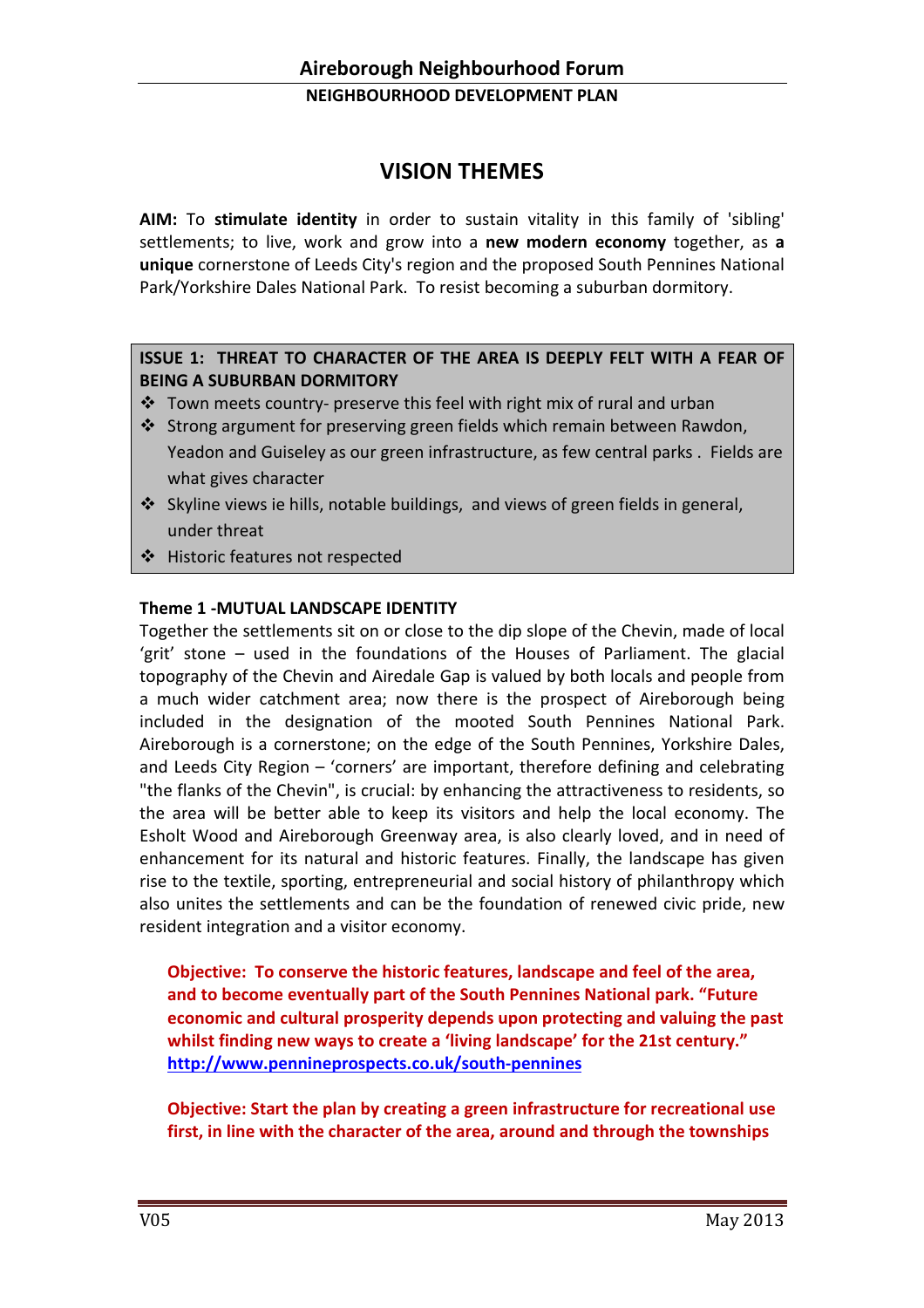### Theme 2 - LIFE ENHANCING SPORTING AND CREATIVE HERITAGE

Aireborough has nurtured many people in the fields of sport, music and entertainment. The Olympic legacy has been started with the High Royds sports park, and other facilities include Yeadon Tarn, and Aireborough Leisure Centre; but there is much more that could be done, especially as the area is developing into a centre for local youth. It is a strong desire, constantly mentioned, of all local people, to enhance life chances and skills for all young people.

Objective: Build on the heritage of amateur and professional entertainment and music, with relevant performing arts and music centres, space and cinemas. Encourage local children to develop their skills from an early age .

# ISSUE 2: LOCAL ECONOMY, JOBS & INDUSTRY ARE NEEDED FOR A VITAL,

### SUSTAINABLE AREA AND TO TAKE ADVANTAGE OF WASTED OPPORTUNITY

- $\cdot$  Lack of required commercial property for growing innovative firms
- Poor quality of facilities in commercial enclaves
- Dying Independent High Streets and lack of growing visitor facilities

### Theme 3 - VITAL MODERN ECONOMY TO GROW AND THRIVE

The Forum's emphasis on growth of the local economy is based on the local traditions of industry and entrepreneurship, local skill sets, and the intense desire to resist the settlements becoming ' urban dormitories'. The area has a history of innovation; now the Airport's presence lends credence to the dawn of a new era of thought leadership, in creative, design, engineering and micro businesses, with the right facilities. Together with the heritage and landscape qualities of the area, this economic growth focus also supports the strong evidence of a growing visitor economy, to places such as the Airport, Yeadon Tarn, and destination retail shops, all of which needs visitor facilities to feed into a vital local economy.

Objective: Use the skills in the area to encourage living and working in Aireborough. Skills include engineering, design, digital economy and business services. We would like to encourage innovative, international new businesses in these areas, with the airport as a key hub. This should be done in conjunction with Leeds Bradford Airport.

Objective: Rebuild high streets to attract independent shops, services and experiences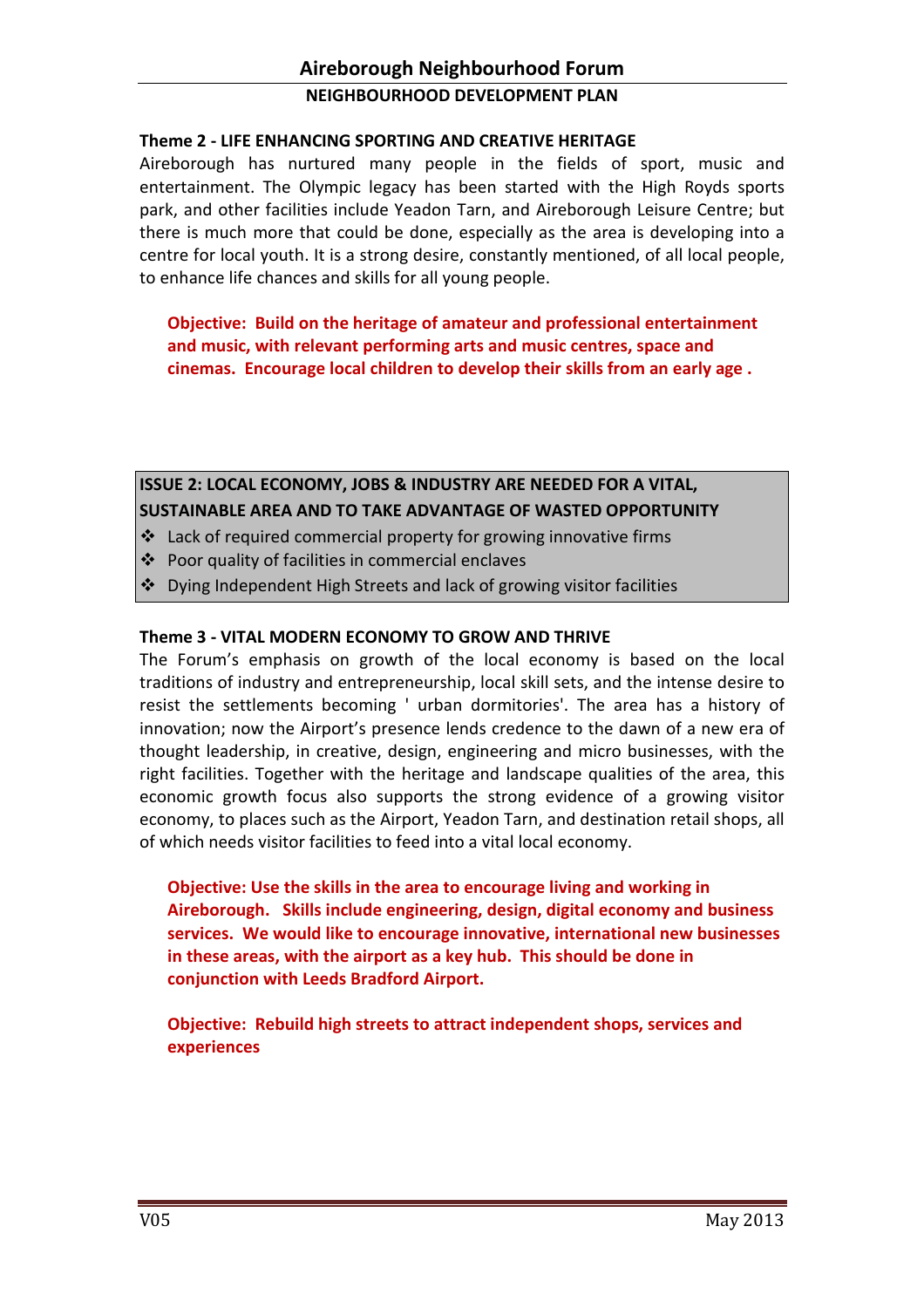### ISSUE 3: UNATTRACTIVE URBAN DEVELOPMENTS AND DEVELOPMENT ISSUES ARE REPLACING CHARACTER

- Unattractive features and poor design of new housing
- $\cdot$  Condition and quality of materials in public space and sites.
- $\cdot$  Street and public advertising there does not seem to be any set and maintained policy, we have advertising on prominent and key buildings that does nothing to enhance the area.
- $\div$  Different areas not networked with walking/riding links

#### Theme 4 - BEAUTIFUL AND DISTINCTIVE 'QUARTERS' WITH INTEGRITY

There needs to be considerable effort devoted to 'presentation' of the better parts, enhancement of the poorer part and best possible design standards for all new development. Styles need to be defined that recognise the diverse qualities of each local area and respond to them sympathetically. Internal edges, centres for communities and interfaces also need to be identified and made more legible to strengthen the vitality and local identity of 'quarters'. People should be excited about the 'settlements' of Aireborough as places, not just as the location of a house.

Objective: To look at housing in the built up areas where a building would be an enhancement. Housing should be attractive and fulfil Bfl 12 standards. We should not be looking at large estates that just create isolation, are not what is required.

Objective: Identify key hub parks and areas for nature reserves and ensure linked in to all areas via cycle tracks and greenways

Objective: Find ways to get people excited about Aireborough as a place to live – not just a house

Objectives: All development should be properly finished off to fit in with the area, everything should be made good, and any damage rectified

Objectives: Put in design standards suitable for the rural character of the area

Objectives: Put in street signage standards suitable for the rural nature of the area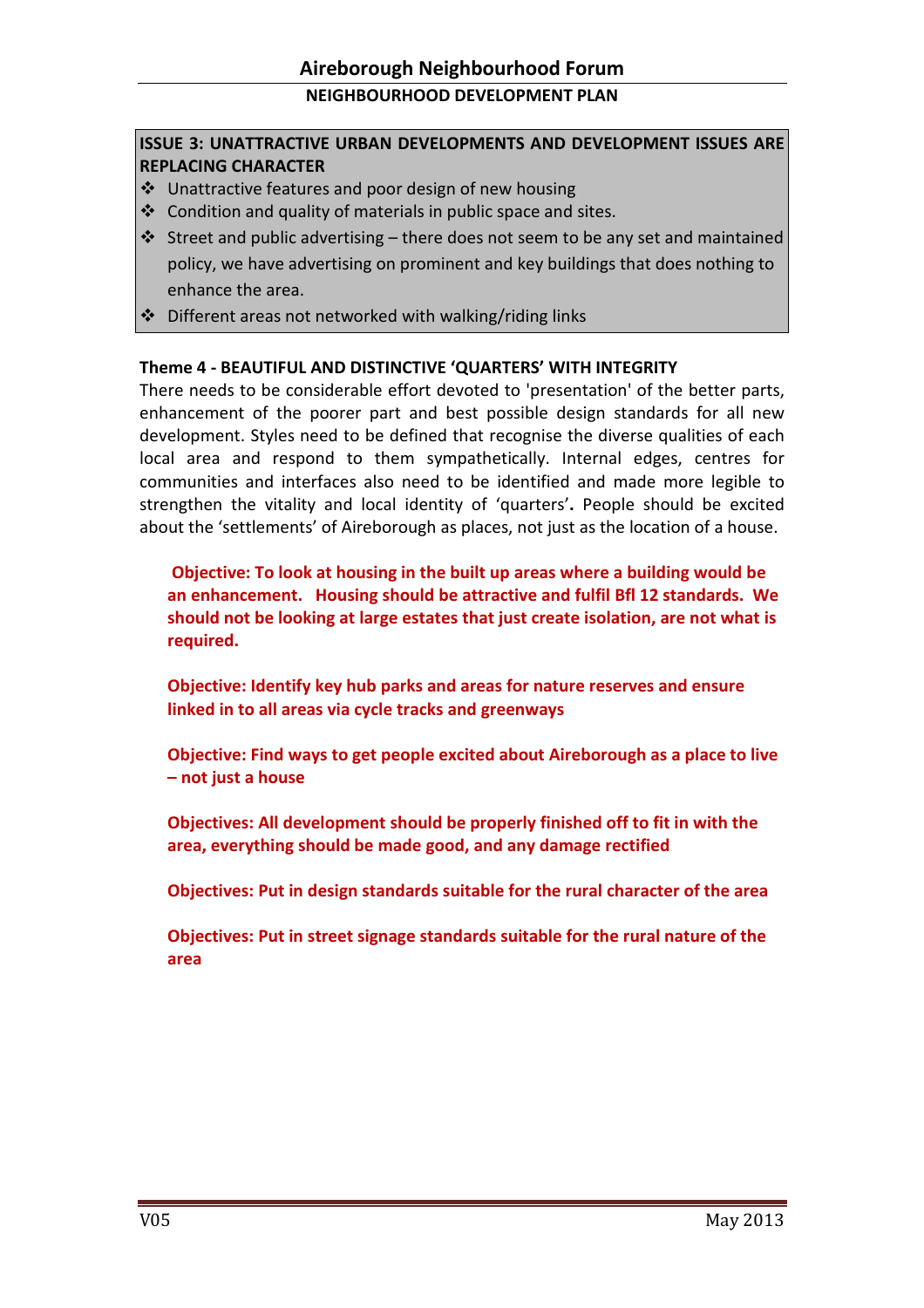### ISSUE 4: HOUSING SHORTAGES ARE SPECIFIC: DEVELOPMENT NEEDS TO ENHANCE NOT DETRACT

- $\div$  Housing shortages are specific to retirement and low rental needs
- ❖ Planning gaps in the built environment
- $\cdot \cdot$  Veto any more proposals for housing, until empty houses are filled first. Brownfield sites must be used constructively, and green field site loss must be resisted. All development must be sustainable regarding the pressure on overcrowded and congested resources.

#### ISSUE 5: OVERCROWDED SERVICES ARE THE RESULT OF OVER DEVELOPMENT AND UNDER INVESTMENT

- $\cdot$  Huge pressure on schools, primary especially, and secondary
- $\div$  Huge pressure on doctors and dentists
- ❖ Pressure on burial spaces

#### Theme 5 - A HUMAN LIFELONG PLACE

The evident need in housing is for 'really' affordable, and retirement homes that keep local people local, so that relationships can be nurtured and kept together rather than dispersed by necessity especially in old age. There is also a critical need for more 'major settlement centre' services (including schools and health care) to support the growing population – at a time when many services are being withdrawn back to Leeds City and are out of the reach of more disadvantaged people in the area who need them most.

Objective: Ensure that Aireborough has the right level of infrastructure for its population, and population profile. Infrastructure must be planned along with any housing.

Objective : Housing requirements should be for the people of Aireborough, and those that local industry wants to attract. Jobs first.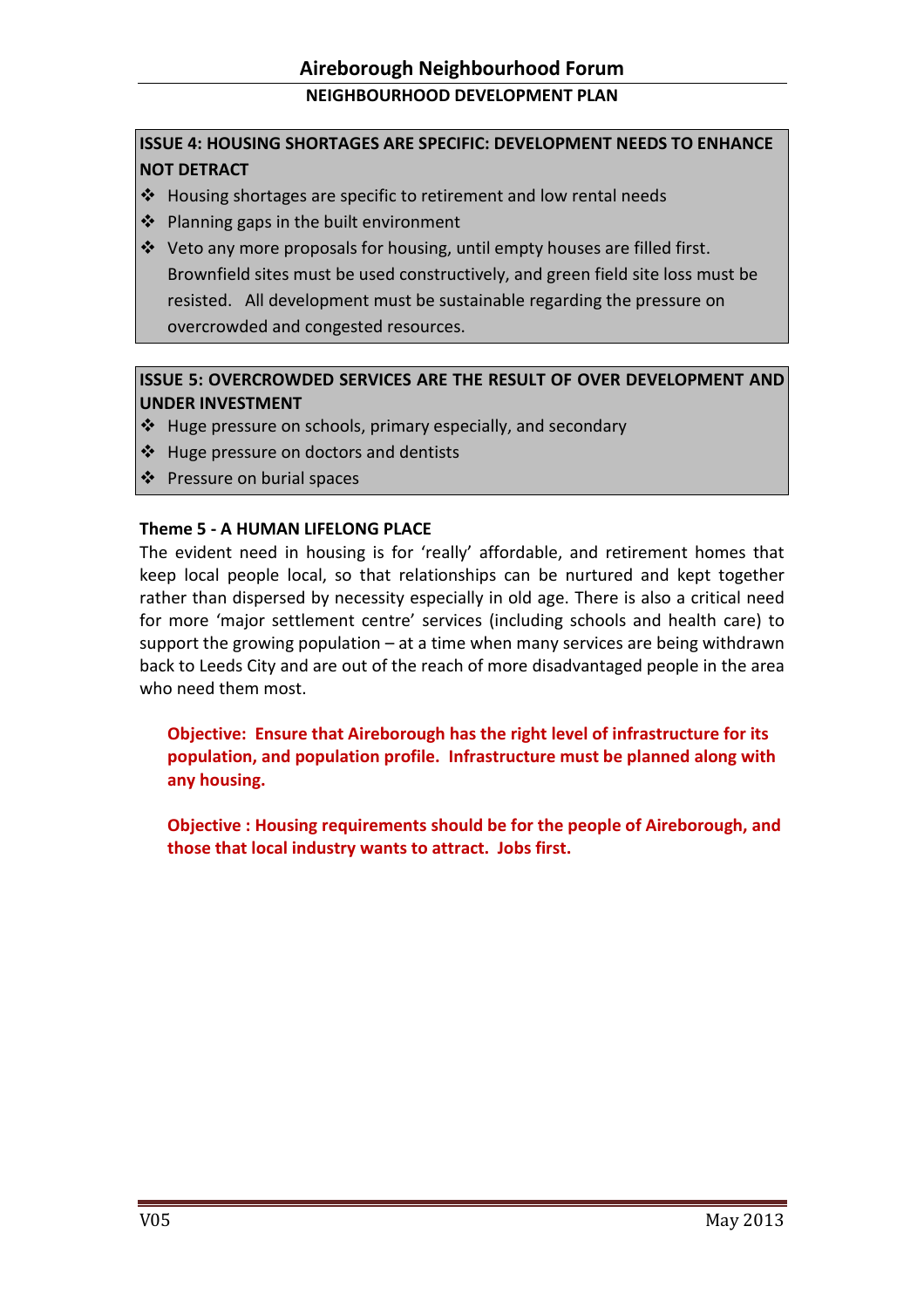## ISSUE 6: LACK OF COMMUNITY AND CIVIC PRIDE INCREASING ISLANDS OF ISOLATION: THE RESULT OF LOSS OF CHARACTER AND POOR URBAN DESIGN

- Isolated communities, housing developments, and no 'real centres'
- $\triangleleft$  Local civic pride is declining
- ❖ Lack/loss of 'big community' spirit
- ❖ Lack of community facilities general
- Lack of community facilities for the young in particular (results from the Youth Forum)

#### Theme 6 -CIVIC COMMUNITY

There is both a desire for and a shortage of places to meet each other and do things together in such a major settlement centre. More, upgraded, and better connected facilities, by way of both outdoor and indoor space, coupled with renewed civic pride in the minds of the community, might counteract the reduction in municipal maintenance and upkeep. Nunroyd Park holds major potential.

Objective: Create gathering spaces and experiences in a network of linked 'quarter' centres, across Aireborough. All ages should be catered for, from the young, who come to Aireborough rather than Bradford (or even Leeds), to the more elderly who now live alone.

Objective: Stop erosion of community facilities to residential, and build up a plan for what is needed

Objective: Improve basic maintenance of facilities

Objective: Attract a 'destination' facility to the area eg Eden Project, or Hepworth Gallery for Civic Pride, that would also enhance local skills and design, and be a social enterprise helping to regenerate the area.